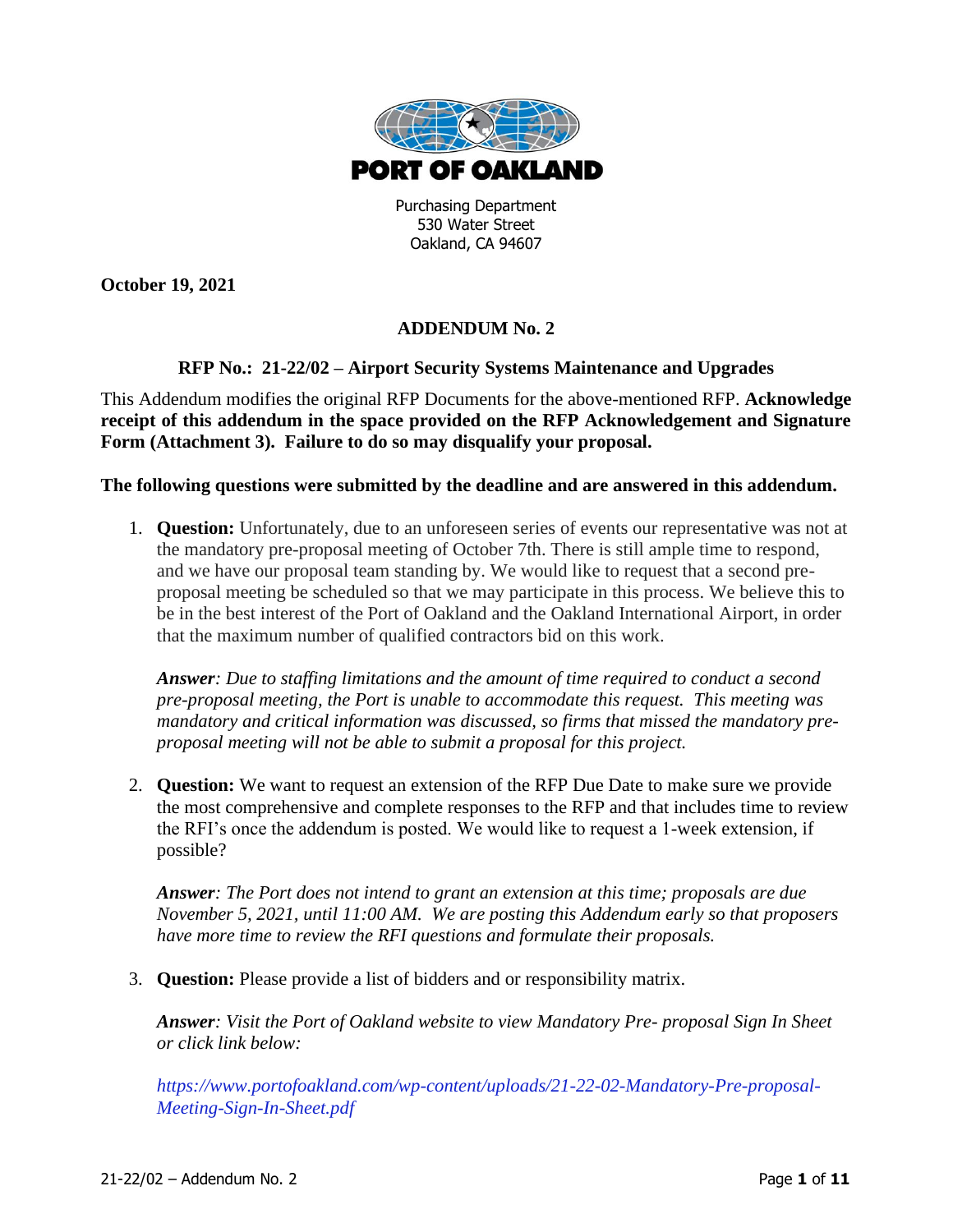*Finally, it is up to proposers to define and propose responsibilities for all work described in the RFP.*

## 4. **Question:** Are there any union requirements?

*Answer: No. The selected contractor will be functioning as a consultant under a Professional Services Agreement (see Attachment 11).*

5. **Question:** On page 8 of the Port of Oakland - Airport Security Systems Maintenance and Upgrades RFP under Minimum Qualifications the RFP states that the Contractor must be a Software House Enterprise Partner and a Milestone Platinum Partner. This will exclude most of the interested contractors that have proven capability and experience from your important procurement. In fact, based on our understanding, only four firms in the US will qualify for your procurement. Based on your RFP, proposals that do not meet or exceed the minimum requirements shall be deemed non-responsive and will not be considered. Since this requirement restricts submission by a large company as the prime, we believe this would be in conflict with your policy as stated in the RFP:

*"…to encourage and facilitate full and equitable opportunities for small local businesses to participate in its contracts for the provision of goods and services."*

The Enterprise and Platinum Partner is the highest level of certification which is, to a large extent, driven by the amount of sales made by the company. By this very nature, it restricts this type of certification to mainly large companies. The other certification levels for Software House are (i) Certified Level and (ii) Integration Level with the Certified Level at the lowest and for Milestone are (i) Silver and (ii) Gold. We have been in the industry for a long time and it has been our experience that more than the company credentials it is the staff that the company can commit to a contract that matters most for the success of the contract. We understand and support the airports intent to ensure they receive proposals from highly qualified teams to ensure the success of the program. But we feel that the current requirement establishes exclusivity.

To maintain the spirit of the airport intent for inclusivity as stated in the RFP, we request that the airport considers the following in lieu of the current stated requirement:

- 1. The company should have integration level certification for CCURE and Gold level certification for milestone
- 2. The company should have at least one engineer with the CCURE 9000 Master Certification to support the project

The above will also help ensure that there is a greater number of participants thus enriching your procurement.

*Answer: Due to the criticality and complexity of the Airport Security Systems described in the RFP, including several complicated software and hardware-based integrations over a large campus, the Port intends to keep requirement for prime contractors to have "Software House Enterprise Level Partner" as specified in the RFP. Given this complexity and scale, the Port must be able to completely rely on the selected contractor to be able to "garner*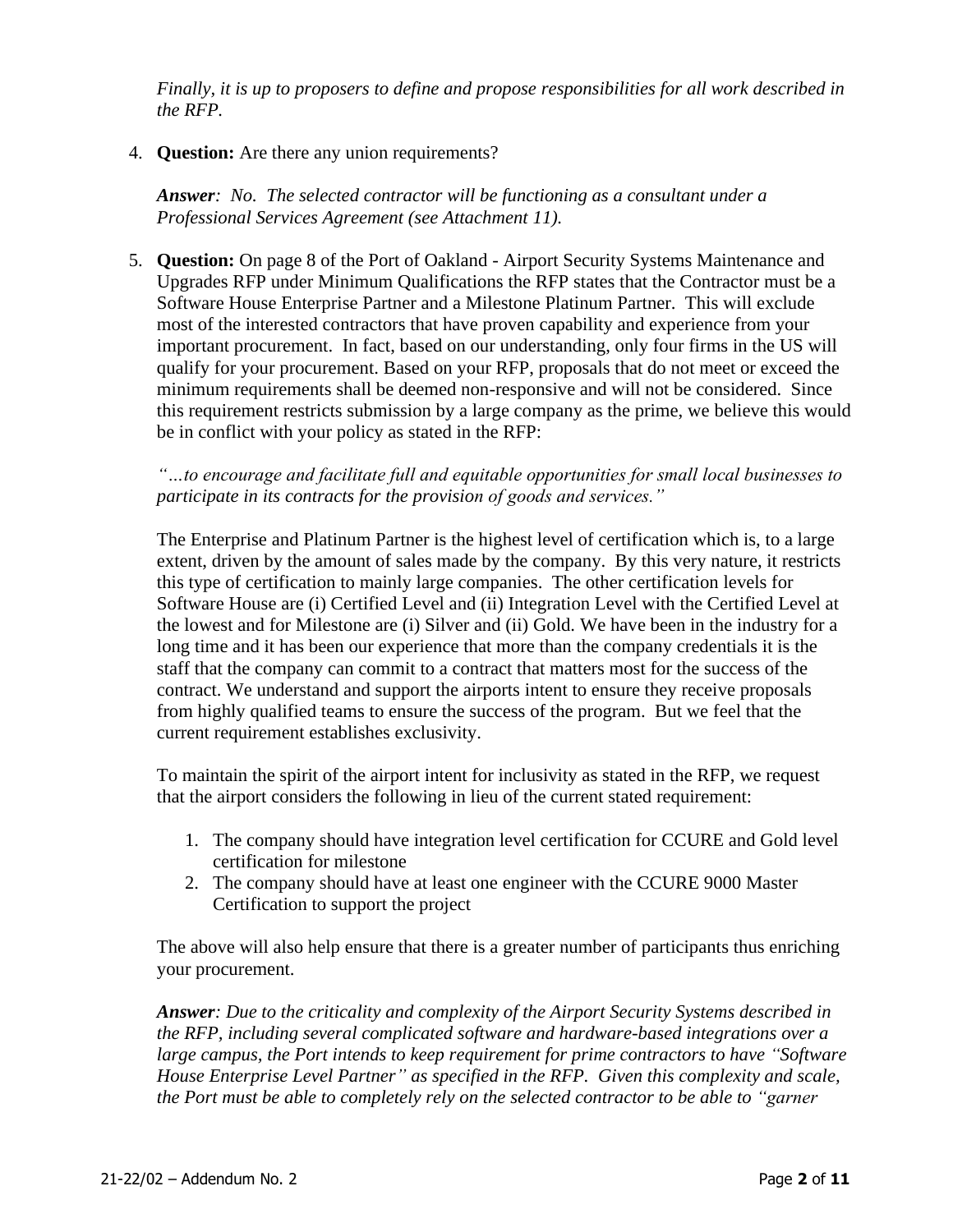*maximum attention" and highest level of service from all Airport Security System manufacturers when there are major system issues, some of which require immediate, engineering-level response from the manufacturer. The certifications and other minimum qualifications specified in the RFP help assure this level of attention and support (through the selected contractor to the manufacturer). However, after further review of Milestone's certification program, the Port is changing that certification from "Milestone Channel Partner – Platinum" to "Milestone Channel Partner – Gold" (see response to Question #6c). Finally, unlike prior Port RFPs for these services at the Airport, the Port is specifically allowing subcontracting so firms that may not yet have the specified certifications can team with a firm or firms that do, as outlined in the RFP.*

6. **Question:** We have a few questions regarding the "RFP Airport Security Systems Maintenance & Upgrade Questions": Actually, one question with a couple of derivatives.

The RFP under **Minimum Qualifications**, it states that "**Firms must satisfy the minimum requirements specified below**".

**Milestone Channel Partner – Platinum** – is a requirement of the RFP AND cannot be subcontracted without the "**Approval of the Aviation Security Manager**". Also, "**Small Local Business Utilization**" is a weighed criterion.

I want to state that there are only 3 **Milestone Channel Partner – Platinum – Partners** in Northern California. There are only 2 that are both **Milestone Channel Partner – Platinum – Partners** are recognized as "Small Local Businesses". If you have to have a business address and not a residence as an address then there is only 1 firm that qualifies. This scope seems to favor only 1 or 2 firms.

a) Can a [firm] have approval to subcontract a **Milestone Channel Partner – Platinum Partner** for the purpose of this RFP by the "**Aviation Security Manager"?**

*Answer: No, the prime contractor must meet the qualifications specified in the RFP for both Software House and Milestone (as modified by our response to Question #6c).*

b) [Our Firm] is a Minority Business Enterprise (**MBE**) would the Port of Oakland weigh an **MBE** firm in this RFP selection process? (It seems a shame that Minority Businesses are not treated the same as a "Small Local Business).

*Answer: A firm must be certified by the Port as LIA or LBA to receive preference points. The Port is not accepting certification from any other agency for this project. A firm must be located in Alameda or Contra Costa Counties to qualify for certification with the Port.*

c) Can the Port of Oakland exclude the qualification of **Milestone Channel Partner – Platinum Partner** to a **"Milestone Channel Partner"?** Because in the qualifications a firm only needs to be a "**Software House Enterprise Partner"** and not the highest-level partner.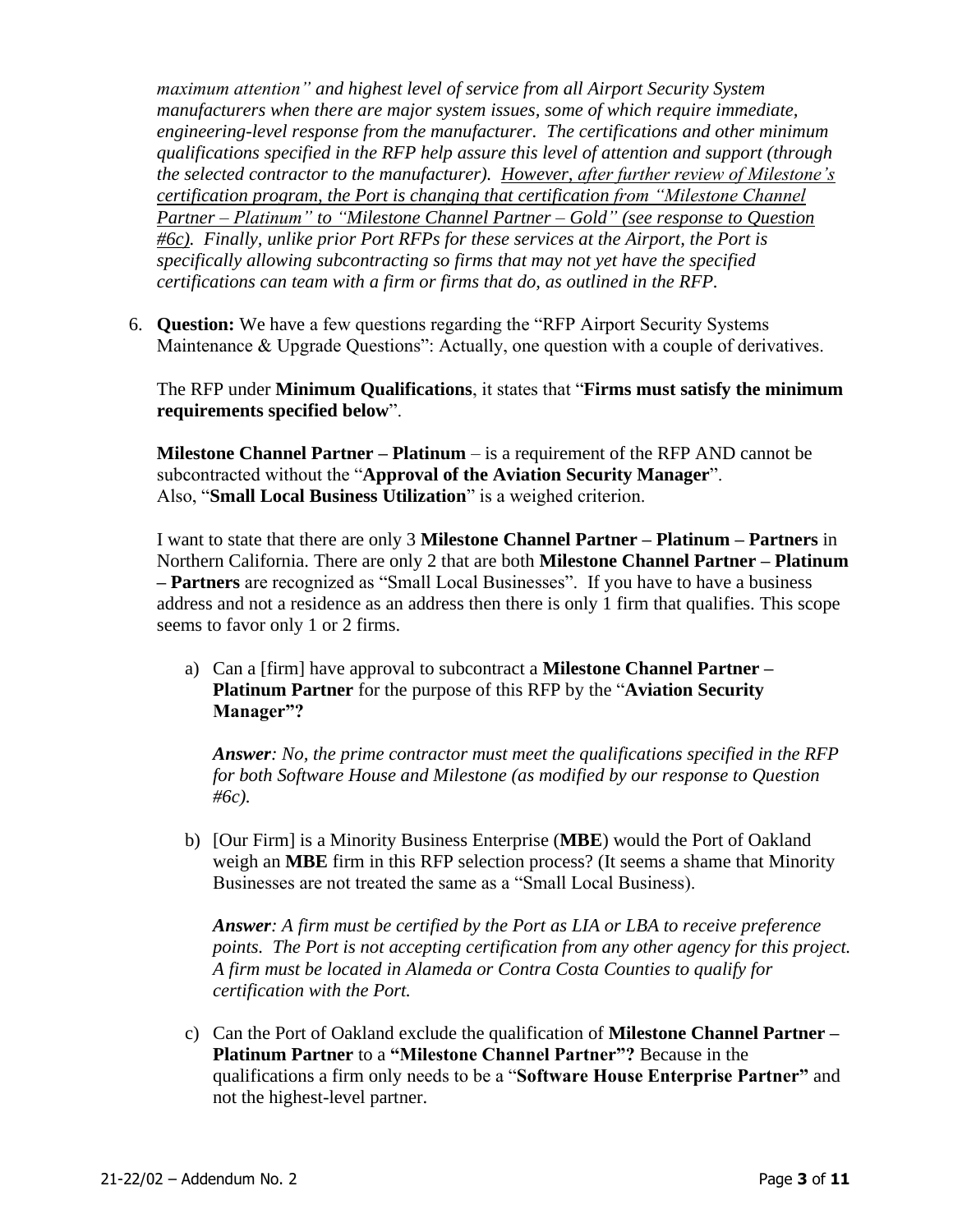*Answer: The Port will accept "Milestone Channel Partner – Gold" for the prime firm.*

7. **Question:** On your proposal worksheet (B. Section 2-Upgrades p. 5-6) you request lump sum pricing for cameras (Lines 2-4h). Can you please specify the model of the cameras or the megapixels required? Can you also specify if new cable is to be installed or re-use existing cable with converters?

*Answer: Camera make / model information is listed in Attachment 12 (Section B, Part 4.e). New cable is required in accordance with descriptions in Attachments 12, 13, and 14.*

8. **Question:** Is the contractor/manufacturer able to remote into the system for updates, performance, settings?

*Answer: For the purposes of the RFP and at this time, the selected contractor should assume that it will not be permitted to remote into Airport Security Systems; access to Airport Security Systems will be limited to on-site, Port-owned computers (see 1.1.6). Manufacturers will be permitted to remote into Airport Security Systems, as described in 1.1.1 (last sentence) with prior approval from the Port IT Department and under supervision of the Port IT Department and/or the selected contractor.*

9. **Question:** Are any of the upgrades performed after normal business hours?

*Answer: Yes. Proposers should assume that software upgrades will be performed after normal business hours (see 1.3.5). Proposers should also assume the following Section 2 (Upgrade Project) work must be performed after normal busines hours:*

• *Part 1 / 2.1.1 (all 55 controllers)*

*Proposers may assume that other work described in Section 2 may be performed during normal business hours, but in close coordination with the Port (e.g., the Port may need to work with its airline business partners to reassign gates to allow the contractor to complete the work described in 2.2.1 and 2.3.1).*

10. **Question:** Can you please clarify A. Section 1 line 2 regarding 1.1.1. Does the contractor perform the initial security systems audit and then have the manufactures (Software House & Milestone) perform a comprehensive audit? Is the pricing for line 2 for manufactures only to perform testing?

*Answer: Both the selected contractor's initial audit / testing and the manufacturer's comprehensive audit (by Software House and Milestone) must be performed within 90 days from the start of the contract in any order recommended by the contractor and/or manufacturer. All work required by 1.1.1 should be included in Section 1, Line 2 of the Proposal Worksheet (both the contractor's initial audit / testing and the manufacturer's comprehensive audit by Software House and Milestone).*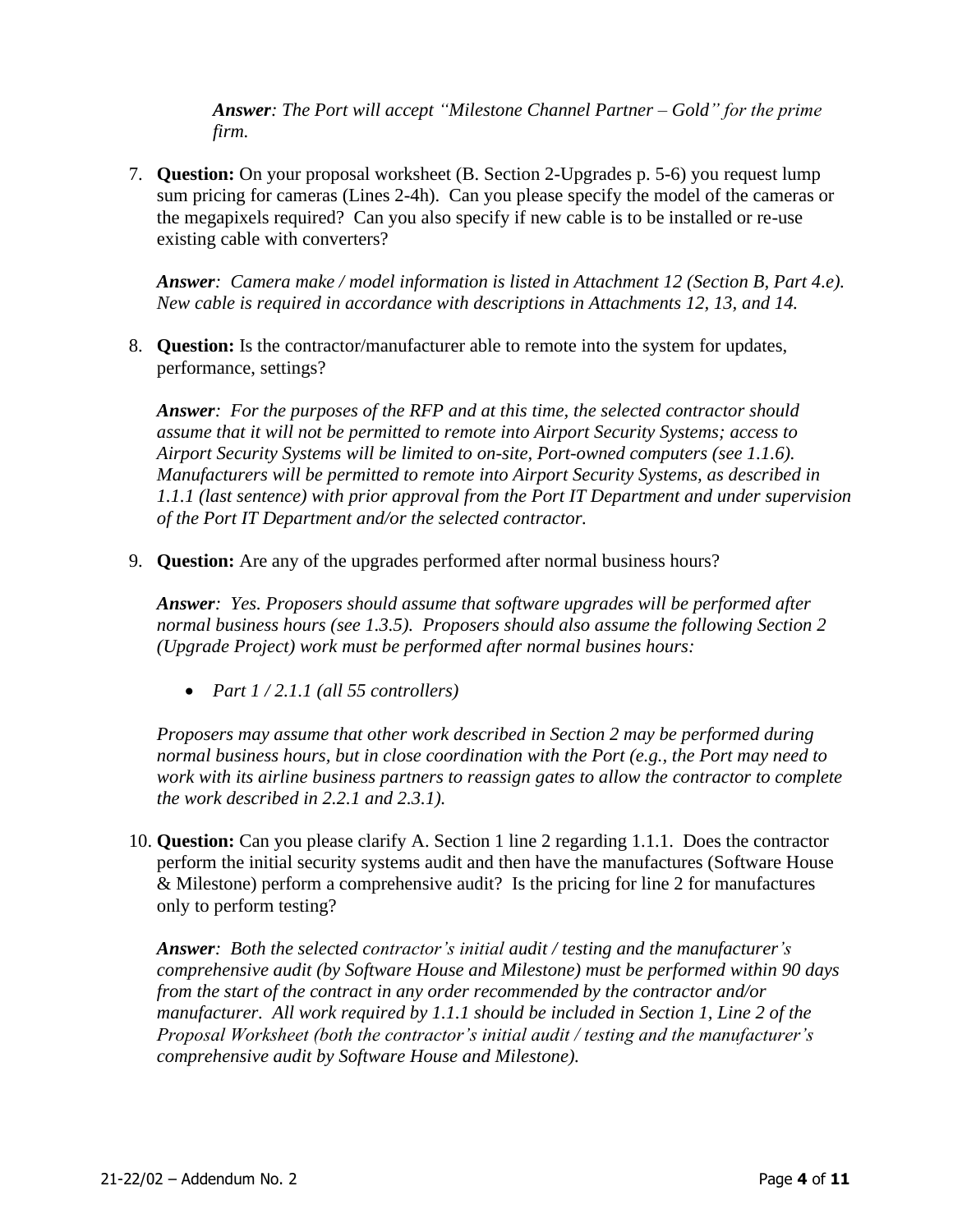11. **Question:** In review of the specifications we came across the liquidated damages. We are interested in pursuing this opportunity but have a difficult time accepting these LD. Is there some flexibility in the LD's?

*Answer: Liquidated damages (LDs) will remain a part of the contract in some form (see 1.3.6 and Attachment 11). The Port must have an enforcement mechanism short of cancelling the entire contract. However, proposers may request changes to proposed contract language in Attachment 11, including proposed LDs, in Section 1 of their proposal (under "Company Information"). As noted in the RFP: "If your company is making any exceptions to the Port's Professional Services Agreement (Attachment 11) and/or this RFP, they must be clearly set forth in your proposal and noted in this section. Exceptions are discouraged and may result in lower evaluation points during the Port's evaluation of your proposal." The Port's existing contract for these services (for the past 7.5 years) has similar LD provisions, and the Port has never assessed any LDs over the term of the contract to-date. Finally, the Port believes the proposed LDs are fair and reasonable. For example, the RFP / proposed contract requires a 2-hour response time for a qualified technician to arrive on-site to affect repairs (see 1.3.2). The Port could assess LDs only if a qualified technician fails to arrive on-site at the Airport after 3 hours, a 50% buffer to account for communication issues, traffic, etc.*

12. **Question:** What server is the PACS system running on? For the controller upgrade, the server must be Windows 2016 or later since it needs to support TLS 1.2 or later.

*Answer: CCURE 9000 runs on Windows 2019 Datacenter version.*

13. **Question:** What is the established protocol for escalating security system issues at OAK?

*Answer: For service calls under the Port's existing contract, the Port contacts the on-call technician directly (cell phone) and/or the on-call technician's manager (cell phone) if no answer and/or the contractor's 24/7 service center if no answer. If the on-call technician is unable to resolve an issue, he will generally engage the manufacturer (even if after-hours; the Port's software support agreements generally have after-hours / emergency support). The Port recommends that proposers describe their company's escalation procedures in their proposals, Plan and Approach section.* 

14. **Question:** During hours outside of normal business, please describe the path for escalating issues and the expected role of the contractor in problem resolution with devices and systems that integrate with those the contractor is primarily responsible for maintaining. For example, if there is an issue with badging hardware and the technician is unable to resolve without contacting the badging software company, what is the notification path?

*Answer: Currently, escalation outside of normal business hours is the same as escalation described in our response to Question #13. The selected contractor will be responsible for all Airport Security Systems described in the RFP (see 1.2.2 through 1.2.8), including the integrations shown in "About Airport Security Systems" on p. 2 and 26 of the RFP. The Port's badging software is currently CCURE 9000, and the Port's badging printers (hardware) are HID products. The Port would rely on the expertise of the contractor's technician(s) to troubleshoot problems and contact the most appropriate manufacturer for*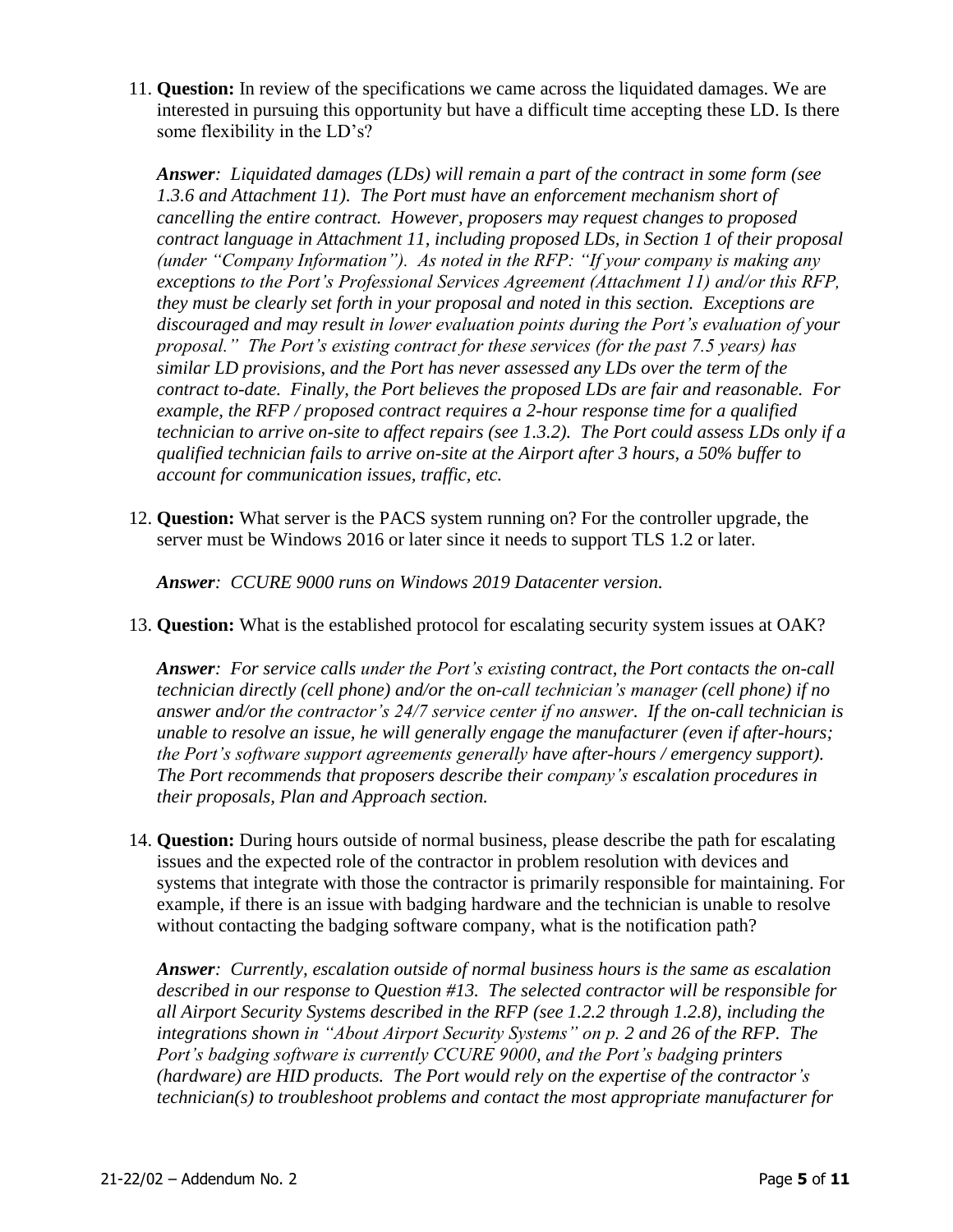*support and resolution (Software House or HID in this example, depending on whether the issue is more likely a software vs. hardware issue). The contractor may need to order parts (e.g., if it's a hardware issue) or use parts from inventory (see 1.2.1). It is likely that highly rated proposers will describe in detail an internal escalation / resolution procedure (e.g., the assigned technician contacting an in-house integration engineer for technical assistance). See Port's response to Question #13. Of course, the contractor is expected, at all times, to keep the Port well informed on the progress of repairs (to avoid LDs).*

15. **Question:** What software system does OAK use for badging?

*Answer: OAK currently uses CCURE 9000 for badging. OAK plans to issue a separate RFP for implementation of an Identity Management System (IdMS), which may replace CCURE 9000 for badging in the future. Once implemented, the Port anticipates that IdMS will not be a part of this maintenance contract, except badge printers identified in 1.2.3.*

16. **Question:** If a subcontractor is used for one of the allowable security systems or functions, is the primary contactor allowed to act as the Authorized Signatory for that subcontractor?

*Answer: Yes, in fact, the primary contractor must be the Authorized Signatory for any proposed subcontractors.*

17. **Question:** Will *"all available documentation and maintenance records, including record drawings and records available electronically within Airport Security System applications"* be available after the contract award date but prior to "upon commencing services...." to begin assessment and planning?

*Answer: Yes.*

18. **Question:** How many techs need to be certified at the Master Level onsite during business hours?

*Answer: Technicians should meet the requirements described in Minimum Qualifications, "Firm's Assigned Technicians." The "master technician" designation described in the 3rd bullet point under "Firm's Assigned Technicians" (on p. 2 of the RFP) states that only 1 of the 2 proposed on-site technicians needs to be a "master technician" at the start of the contract or within 9 months thereafter (to the extent this designation is available from Software House and/or Milestone).*

19. **Question:** Do we need the on-call techs certified at Master Level?

*Answer: No, but on-call technicians must meet all other requirements described in Minimum Qualifications, "Firm's Assigned Technicians."*

20. **Question:** Do we need more than one on call tech available after hours?

*Answer: Each proposer should determine and propose the number of on-call technicians it needs to meet or preferably exceed all contract requirements, including those described in 1.3.1, 1.3.2, 1.3.4, and 1.3.6.*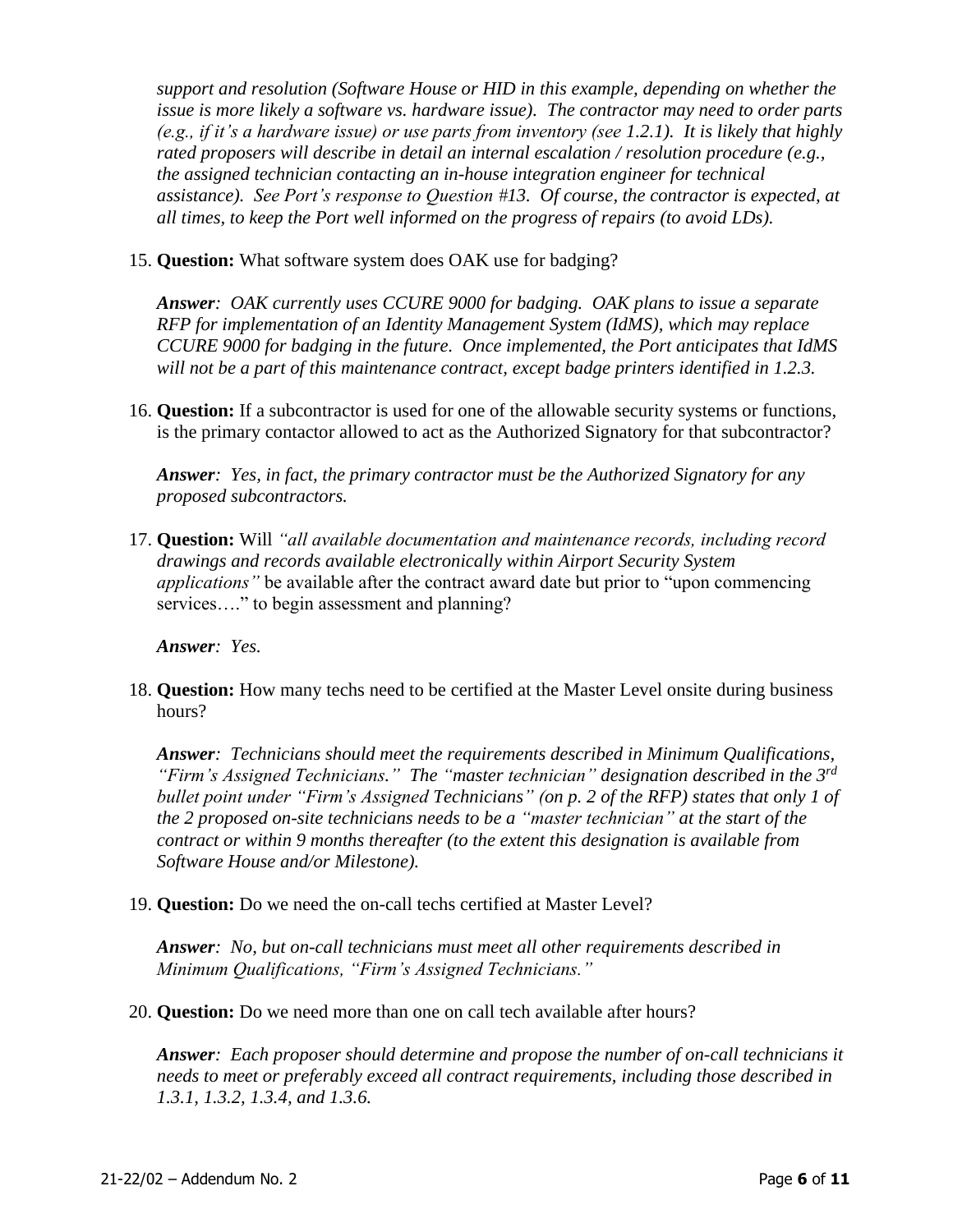21. **Question:** Confirm that the Liquidated Damages are very rarely enforced and/or that we can exclude them and not be disqualified.

*Answer: See response to Question #11.*

22. **Question:** Are all the software support agreements (SSA) up to date? Are software support agreements to be included in this contract? If so, please provide all software ID's.

*Answer: Yes, all Airport Security System SSAs are up-to-date. The Port will request future renewals through the selected contractor subject to the pricing described in 1.1.9 and 2.5.1.*

23. **Question:** What is the current status of the airport's record drawings? Are they up to date and accurate? Are they available in CAD format?

*Answer: Record drawings are generally out-of-date and not available in CAD (drawings may need to be converted to CAD). See descriptions in 1.1.1 and 1.3.9, as well as Proposal Worksheet, Section 1, Line 3.*

24. **Question:** The contract documents call for the Preventive Maintenance to be done on a continual basis. Section 1.3.3 page 10 of 16. Is this to be done by one of the 2 full time technicians? The pricing document also calls for costs to provide preventive maintenance (price items 4, 5 and 6). Please clarify.

*Answer: Both (two) on-site technicians described in 1.3.1 will perform preventative maintenance on a continual basis (and generally not repairs). See second paragraph of 1.3.1 for further details on using one or both on-site technicians for urgent repairs. Proposed costs for the two on-site technicians should be captured on the Proposal Worksheet in Section 1, Lines 4, 5, and 6 (and 1 if needed). Lines 7 and 8 are for service calls (i.e., repairs not performed by the on-site technicians, as described in 1.3.1 and 1.3.2).*

25. **Question:** In the proposal worksheet, where are we to price the 2 full-time technicians?

*Answer: See Response to Question # 24.*

26. **Question:** There is insufficient information to price the Upgrade projects. Is more information being provided?

*Answer: The Port respectfully disagrees, and therefore no additional information is being provided at this time. The upgrade projects are design-build in nature and necessary scoping information (for pricing on the Proposal Worksheet) is provided in Attachments 12, 13, 14, and 16. The company / individual asking this question does not state specifically what information it believes is lacking or what additional information is needed. The intent of this Q&A is to provide clarification on the RFP and its scope.*

27. **Question:** For the digital Camera Installation, how many analog cameras are being replaced?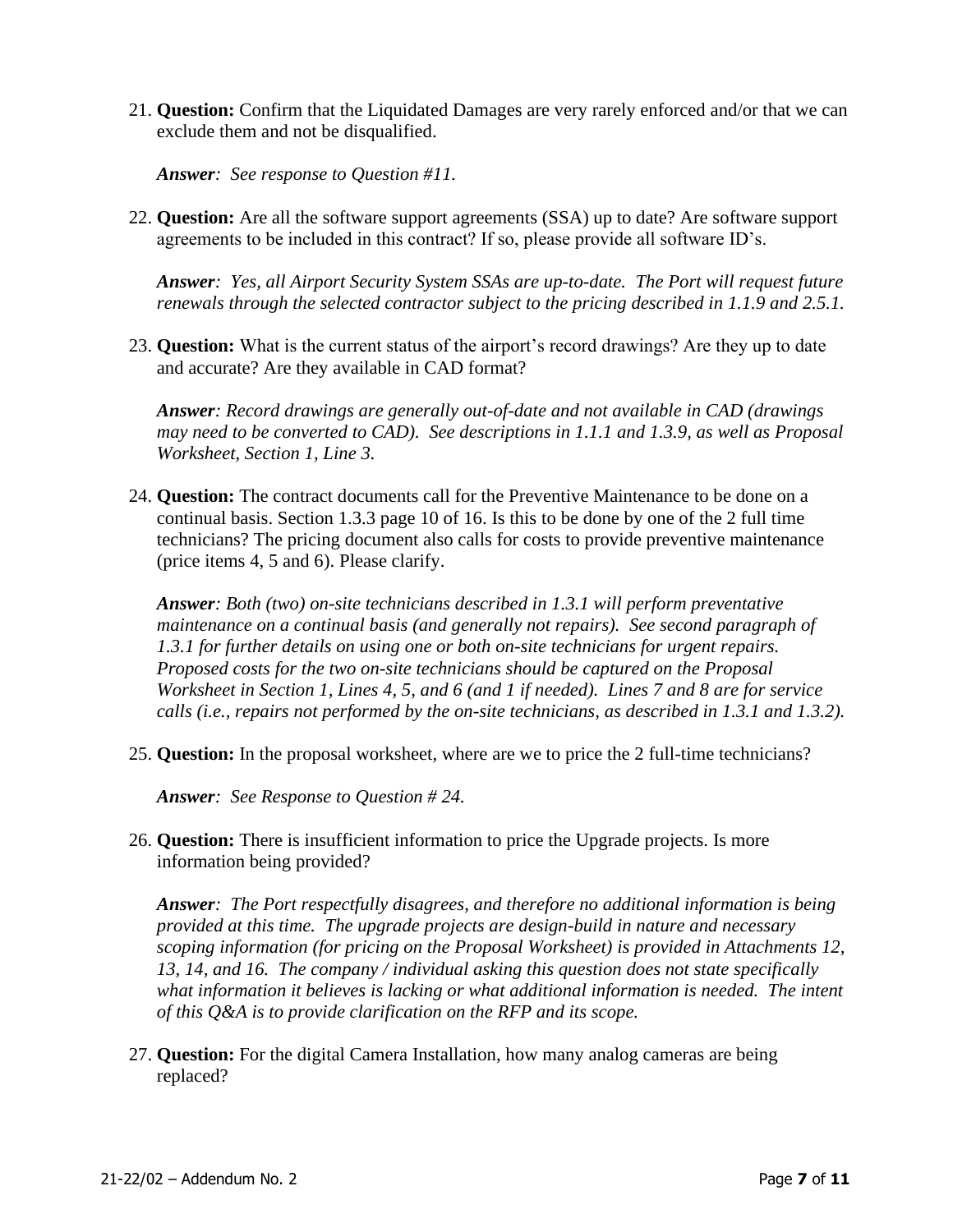*Answer: The Port typically installs 5-20 IP cameras per year but cannot guarantee any minimum or maximum amount. The Proposal Worksheet, Section 2, Lines 4(a-h) are a "per camera installed" price (based on the assumptions described in Attachment 12 (see Section B, Part 4).*

28. **Question:** Is the Airport able to provide an extension of 1 to 2 weeks? With an RFI response on 22nd not much time to accommodate clarifications and addendums?

*Answer: No, the Port does not intend to change the due date for proposals (Nov. 5, 2021 at 11:00 AM). See also our response to Question #2.*

29. **Question:** Is there a development environment to do integration and testing prior to full system implementation?

*Answer: The Port does have rudimentary lab environment for CCURE 9000 only.*

30. **Question:** 1.1.7 Weekly Mtg. w/ Port, what is the Ports preferred tracking tool e.g. Smartsheet, MS Project?

*Answer: The Port does not have a preferred tracking tool. The Port currently uses standard Microsoft Office products, Microsoft Project, and Adobe Acrobat. If the selected contractor proposes to use other software, contractor will need to convert data / documents into a format that can be viewed using a web browser or easily read by / imported into Microsoft Office products, Microsoft Project, and/or Adobe Acrobat.*

31. **Question:** 1.1.3 Monthly Report, what is the Ports preferred tracking tool e.g. Smartsheet, MS Project?

*Answer: See response to Question #30.*

32. **Question:** Does the video feed on the Jetways require 24 x 7 live video to be viewed in the SoC?

*Answer: Yes, new IP cameras in the cabs of Passenger Boarding Bridges (PBBs) must be cabled to a security network switch (via patch panel) located in the nearest IDF. Camera streams will be added to Milestone, which will allow viewing in the Security Operations Center (SOC) as well as recording.*

33. **Question:** Section #2 / Line 5b(3) Bid form, During the Mandatory Pre-bid Mtg. it was mentioned the Port has an "in-house" Electrical contractor. Would they be responsible for this scope?

*Answer: No. Proposers are requested to perform this work in support of Aviation Security Systems (only) and provide pricing on the Proposal Worksheet subject to the description / limitations described in 2.5.3, Attachment 14, and Proposal Worksheet, Section 2, Line 5b.*

34. **Question:** 1.3.5, Please confirm that this project scope is to be proposed using normal business hours rates?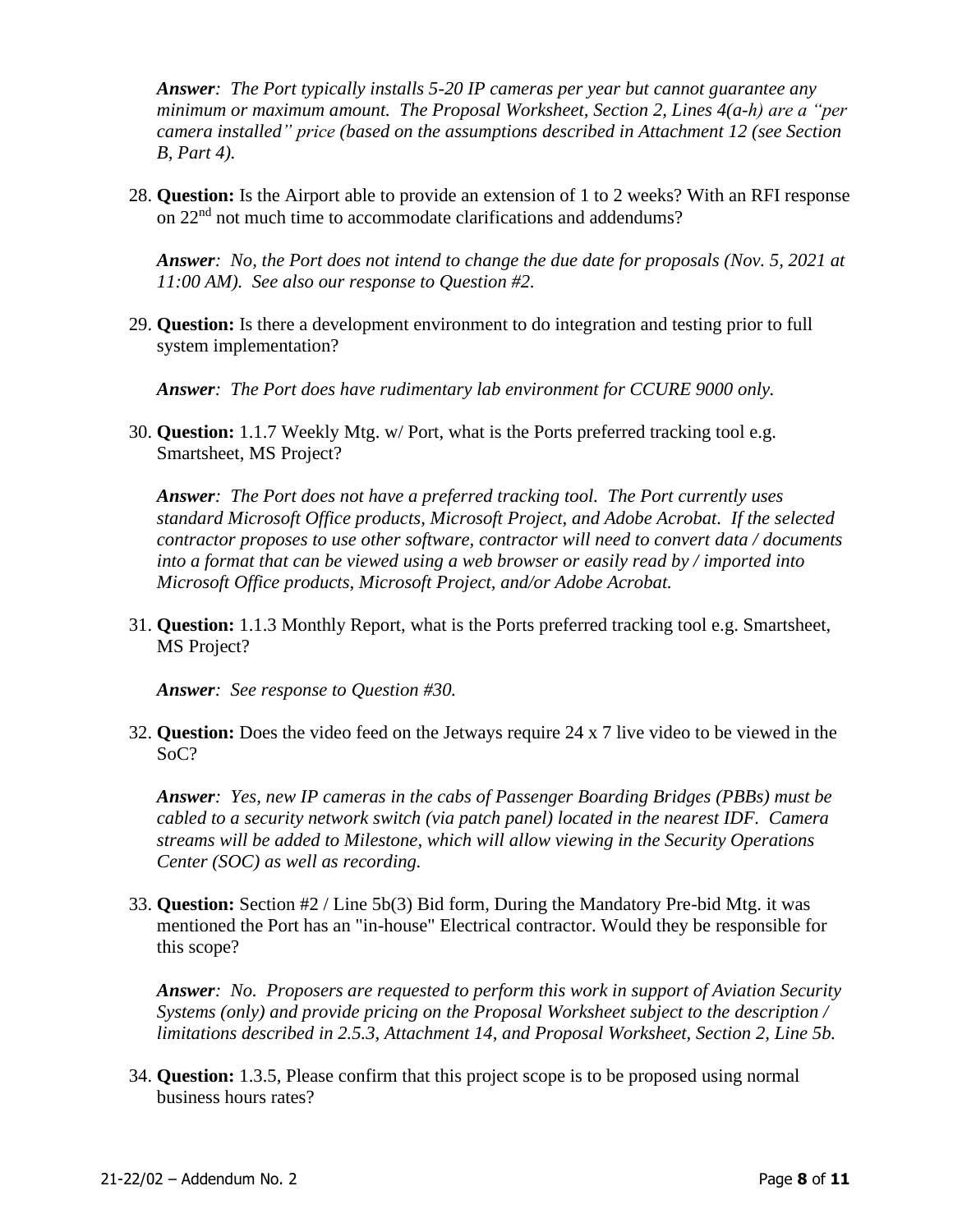*Answer: No, the RFP (1.3.5) states:"Contractor shall assume all software updates / upgrades will occur overnight (outside normal business hours) …"*

35. **Question:** Will As-built drawings with existing ACP locations be provided by the Port?

*Answer: Existing / record drawings (see response to Question #23) will be provided to the selected contractor only.*

36. **Question:** Will the Port provide detailed loading schedules, system reports?

*Answer: Yes, but to the selected contractor only.*

37. **Question:** Please confirm system programming will be performed by the Port?

*Answer: The Port does have in-house system configuration / programming capabilities. However, contractor shall assume that it is responsible for all system configuration / programming, unless otherwise directed by the Port on a case-by-case basis.*

38. **Question:** 1.2.9 Warranty, please confirm the contractor will be responsible for the warranty of existing on-site inventory? If yes, will the Port provide associated documentation for the administration of the process?

*Answer: Yes (for remaining warranty durations as of July 1, 2022) and yes.*

39. **Question:** 1.3.4. Maximum Time to Repair Critical Airport Security System Elements, " Certain VSS cameras" (last bullet): can you please list all cameras under this section?

*Answer: The Port reserves the right to determine which cameras are considered critical (and therefore subject to the provisions of 1.3.4) and which ones are not, based on security / threat considerations and operational need, in its sole discretion. When a repair is requested, the Port will advise the contractor if a camera is critical or not. For the purposes of the RFP, proposers can assume that approximately ¼ of the Airport's CCTV cameras fall in this critical category and include most or all of the different types of cameras listed in 1.2.6. Critical cameras are typically located in the vicinity of TSAregulated boundary doors / gates, gate hold rooms / boarding bridge doors, and TSA security checkpoints. The Port will work with the contractor to ensure appropriate spare parts are maintained on-site to meet the provisions described in 1.3.4. Also, please see our response to Question #11 regarding assessment of liquidated damages.*

40. **Question:** I. Project Overview - About Airport Security Systems, Is it assumed that for all new IP cameras added to the Milestone system no storage calculations are required on behalf of the integrator /service provider? See comment, "Storage Area Network, provided and maintained by the Port (not a part of this RFP)"

*Answer: Yes in general; however, depending on the IP camera technology, Port may request, and contractor shall provide, technical information from the manufacturer to allow*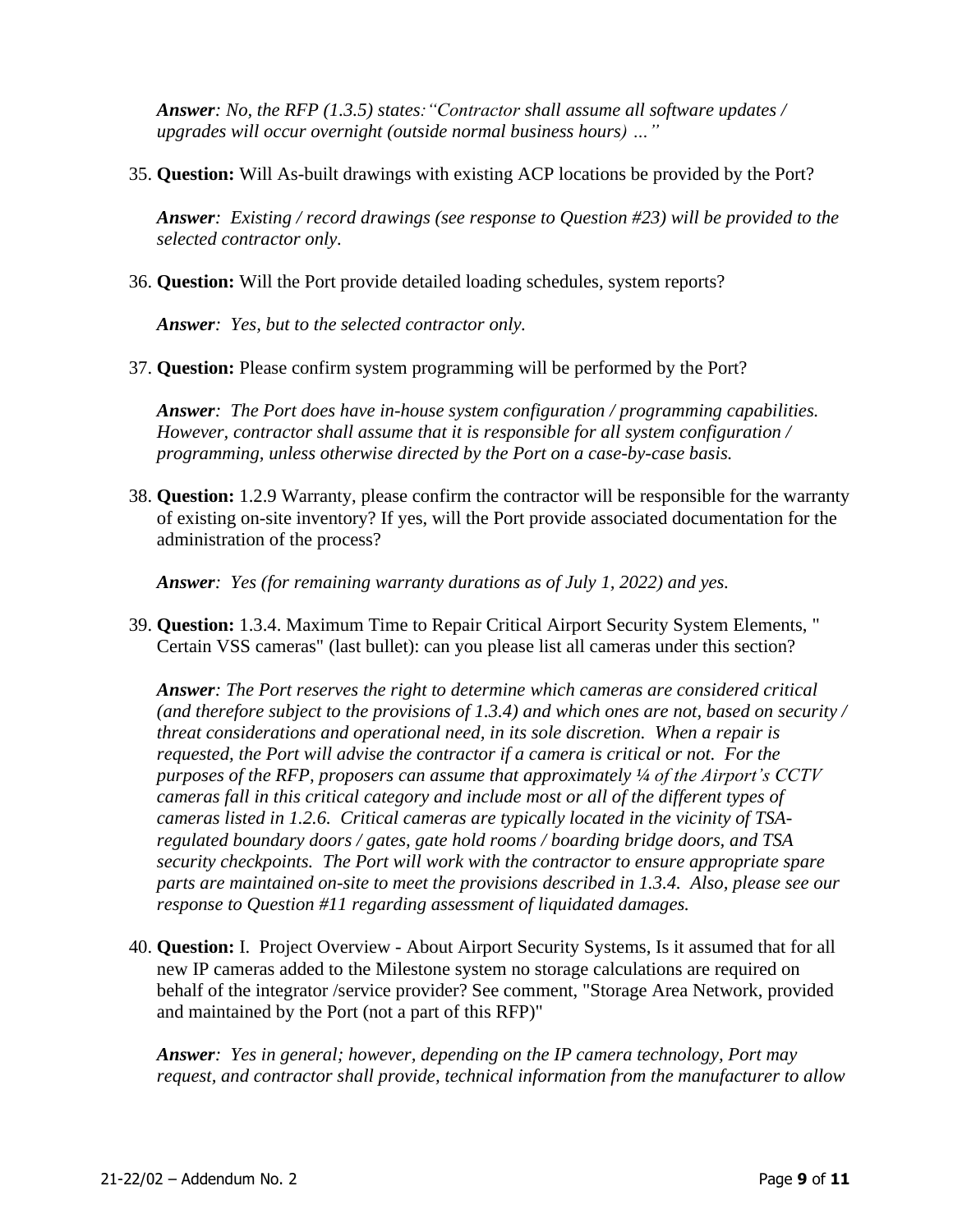*Port to make informed decisions regarding frame rate and resolution settings, anticipated storage needs, etc.*

41. **Question:** B. Airport Security System Upgrade Projects, ii, "ii. Configure new controllers with doors one week prior to install. Build/provision all new controllers at offsite location and burn-in for 24 hours. Test controllers and ensure 100% functionality prior to delivering to site." Will the offsite provisioning of hardware controllers count as equivalent to onsite worktime?

*Answer: The Port does not fully understand the question or what "onsite worktime" is. Contractors must document off-site testing and burn-in prior to implementation work onsite. Costs should be "built into" pricing provided on the Proposal Worksheet. Also note that contractors may not use on-site technicians to complete Section 2 work (for more details, see 1.3.1), and if they do, a fully qualified replacement technician must be provided to backfill for the normally assigned on-site technician (to continue to perform preventative maintenance) at no additional cost to the Port.*

42. **Question:** B. Airport Security System Upgrade Projects, ix, for updating map within the Milestone application, will the Port be providing an administrative Milestone user for application access and configuration?

*Answer: Yes.*

43. **Question:** Will the Port provide parking for the service techs?

*Answer: Yes. Currently, company-owned vehicle (service truck) parking is provided on the ramp outside the space described in 1.1.5.* 

44. **Question:** Will there be provisions for current & future electric fleet vehicles?

*Answer: The Port will use best efforts and work with selected contractor to obtain charging for electric vehicles, if so proposed. However, electric vehicle charging at the Airport cannot be guaranteed at this time.*

45. **Question:** 1.1.5 and Attachment 11, Appendix A, 3.1.5, please provide the location and size of the storage/office for the on-site techs?

*Answer: The on-site office / workshop / storage is currently located on the lower level of Terminal 1 concourse (Building M-103) under Gate 7. It is approximately 175 sq. ft.*

46. **Question:** In reference to the requirement "Responses may not be longer than 20 pages (one sided or 10 pages double sided), printed on 8½" x 11" paper and formatted in no smaller than 10-point font. Each section shall be labeled according to the sections below." Does the 20-page limit include forms?

*Answer: No, 20-page limit doesn't include Port forms.*